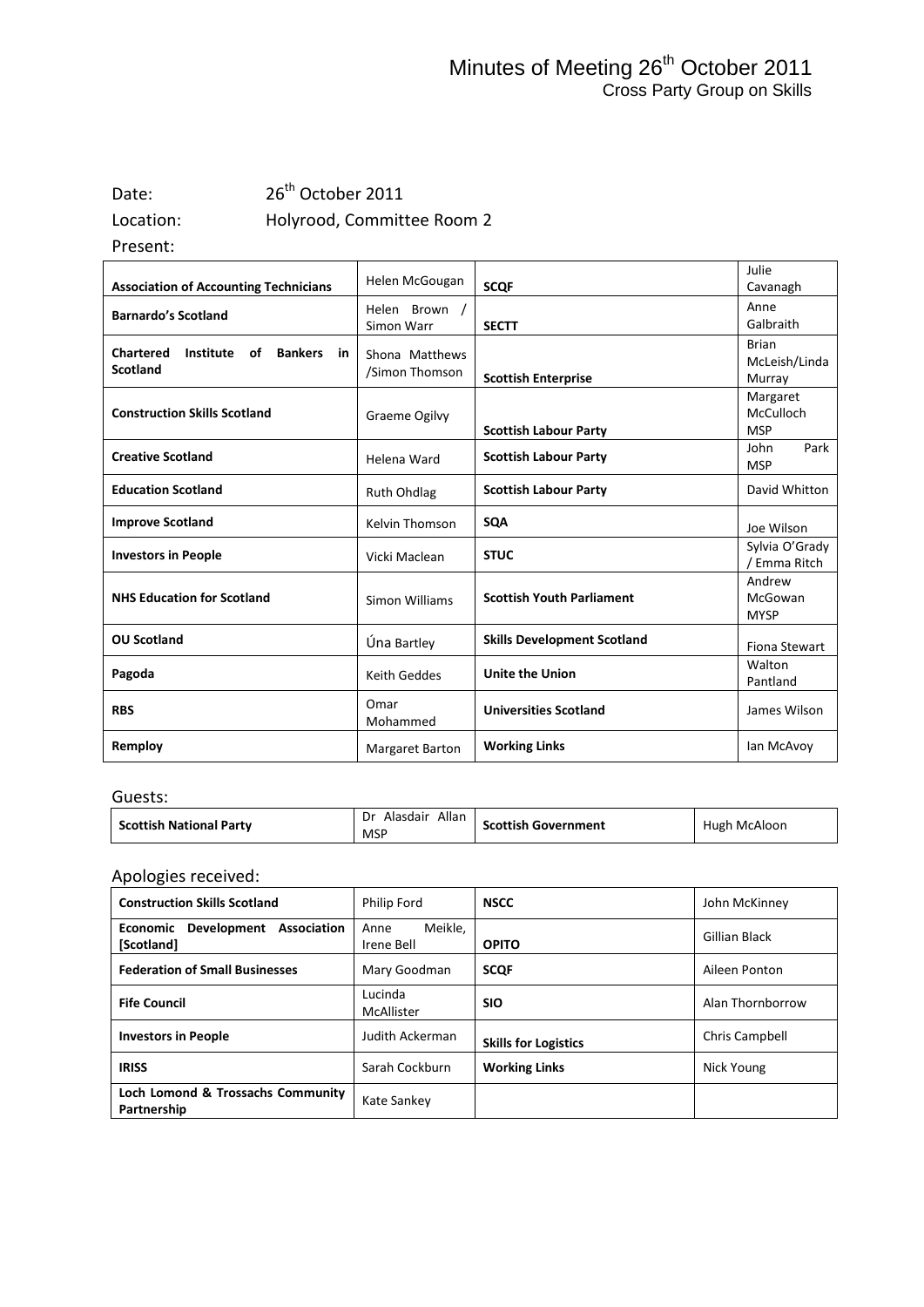#### **Agenda Items:**

#### **1 Welcome:**

John Park MSP [JP] welcomed all and thanked in particular Margaret Barton of Remploy for sponsoring the lunch. He proposed that, to maximise the time available with the Minister, that item 3 of the Agenda be brought forward. This was agreed and Mr Park introduced Dr Alasdair Allan MSP, Minister for Learning and Skills.

#### **2 Ministerial Update**

**2.1** Dr Allan thanks Mr Park stating that he was delighted to make this first visit to the Cross Party Group on Skills. He viewed the meeting as a chance to work together to improve life chances in Scotland. Dr Allan noted the need to be ambitious with what is offered to support skills and through this the economy. There was a duty to investment in people and business but to make sure more benefit was gained for each point spent. The Minister proceeded to restate the Government's commitment to free education and went on to outline the steps being taken to provide additional training places over the next 5 years, including guaranteed learning or training places for 16-19 age group.

Dr Allan also noted the need to protect university place for Scottish students going on to add that universities should not operate in isolation. There is a need for clear articulation into the workforce. Here and with the Post 16 reform agenda, lifelong learning is key.

There is a need to protect priority sectors and the measures taken must be far reaching creating jobs and growth. The Minister stated that the Government had a strong record on support of training but wished to widen this. Dr Allan welcomed the opportunity to return to the Group early in 2012.

- **2.2** Mr Park thanks the Minister and opened the Q&A session with a question submitted by Irene Bell of Economic Development Association Scotland. EDAS had recently held an event on Leadership and Productivity in Scotland. One of the main issues to emerge from the discussion was that managers could `get away` with poor performance because they are disincentivised from managing their people well. Two suggested reasons for this were:
	- 1. The focus on `results` in the short term, rather than long term goals or growth, including people development;
	- 2. Few senior managers know how their goods are produced or how their services are delivered, because they know next to nothing about what their employees are doing in the workplace and henceforth how productive they are.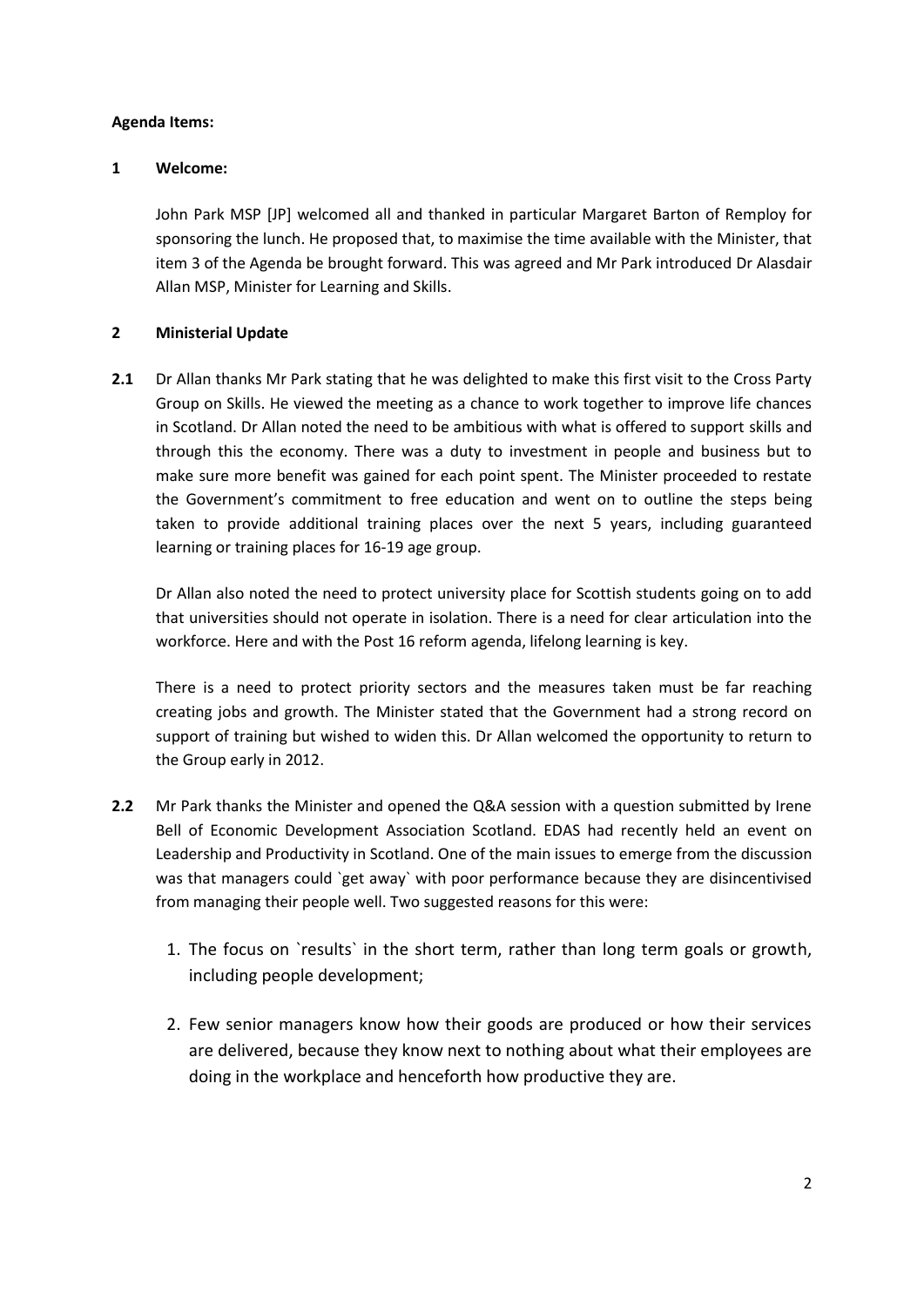EDAS wished to ask the Minister how will the Scottish Government change the ways in which current/future managers perform in the private, public and third sector in Scotland?"

Dr Allan responded by stating that the Government recognised that short-termism existed, but was focused on supporting longer term recovery. As far as the levers available to change attitudes and behaviours, these are limited. However, dialogue, apprenticeships outside of the normal trade areas, graduate apprenticeships, and technical apprenticeship may help to reduce knowledge gaps.

Mr Park proposed that questions from the floor be put to the Minister in groups of three.

- **2.3** Grahams Ogilvy of Construction Skills Scotland asked the Minister about the guaranteed training places. CSS widely supports this policy but Mr Ogilvy was concerned that it needed wider support from business, citing success stories from counterparts in England. The Minister noted that there are high completion rates so something is right. That said the Government was committed to achieving its targets and to do so needed to look at the quality of what is offered to ensure that both parties are gaining.
- **2.4** Helena Ward of Creative Scotland asked about the availability of paid internships to help establish links with learners and the industry. Dr Allan stated that this was not currently supported with the main vehicles being work experience and apprenticeships.
- **2.5** Margaret McCulloch MSP noted that in her experience the Modern Apprenticeship programme has revealed a real benefit in the 20+ age group. The introduction last year of Level 2 was seen positively by various sectors and she wished to know how successful it had been in uptake? The Minister responded that the introduction of the level 2 programme had been in response to feedback from the various sectors. The Government was keen to have the majority achieve a level 3 qualification to maintain the character of the programme. Ms Barton noted that the issue was that many roles did not allow application at level 3 and felt that level 2 would not devalue the MA programme. Hugh McAloon, of the Scottish Government added that the relevant statistics would be available from the Skills Development Scotland website by the end of the year. Graham Ogilvy sought to reinforce the point that the scheme would respond to sector demands, noted that Construction Skills Scotland had both Level 2 and 3 MA's available; where there is a need the right solution should be developed. Mr McAloon noted the benefit of having this model.
- **2.6** Simon Warr of Barnardo's referred to the proposals he had seen for apprenticeships in England, where there was to be a decoupling from qualifications and becoming more akin to a contract of skills and with payment by results. He asked if the Scottish Government was looking at this model or investigating lessons learned from it. The Minister noted that there needed to be a link to qualifications and that some schemes are offering results payments. Mr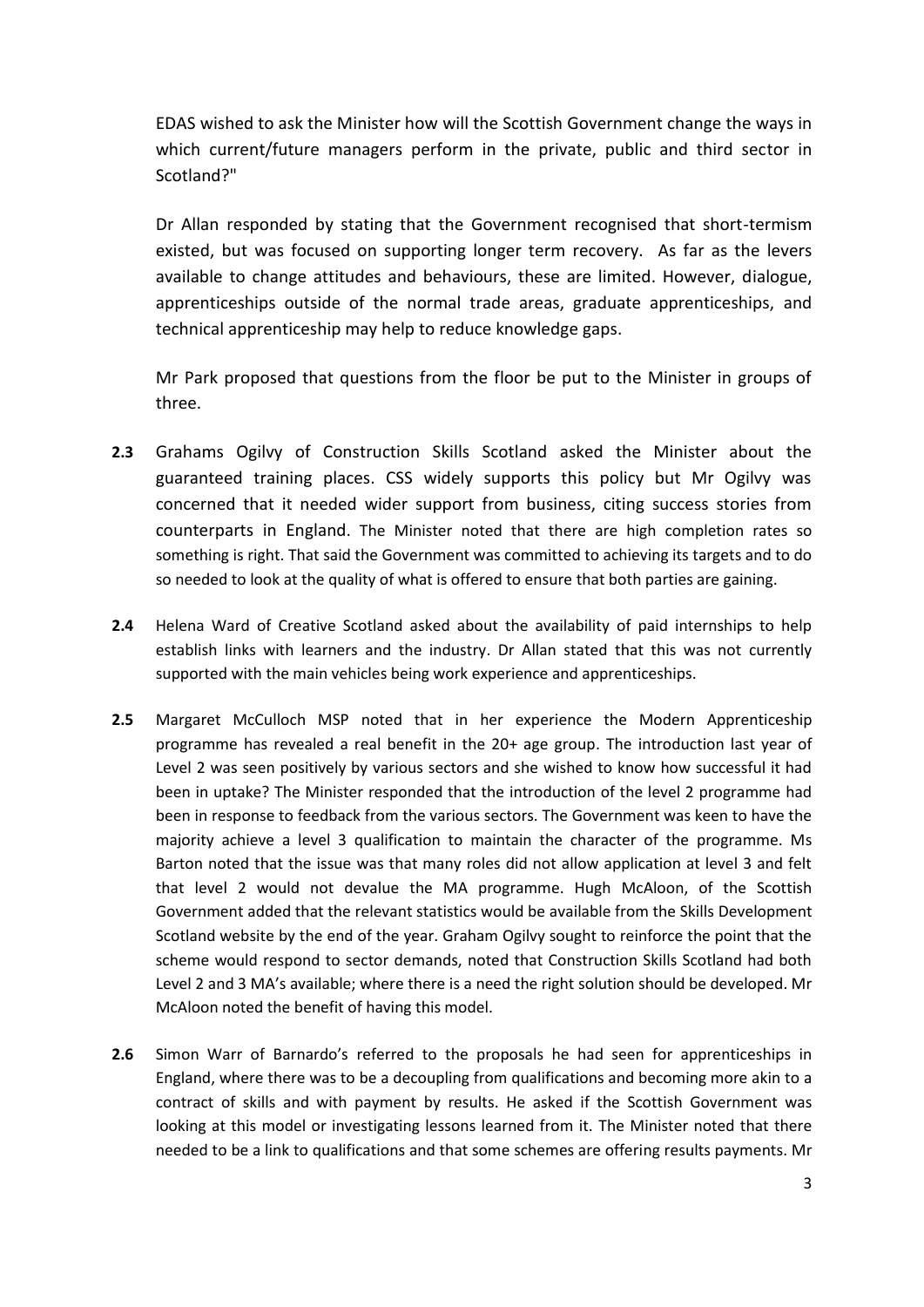McAloon added that the contracts offered mean that payment is made on completion. He agreed that a move to outcome focused payments could drive up attainment.

- **2.7** Kelvin Thomson of Improve Scotland noted the Minister's earlier reference to university and technical apprenticeships and asked about the timescales being looked at for their introduction. Mr McAloon advised that level 4 frameworks are already in some existing programmes however these apprenticeships will be considered in April 2012.
- **2.8** Úna Bartley of Open University Scotland noted that it is likely there will be a drop in the demographic targeted by the Post 16-19 reform agenda. The real need is to build the skills of those already in the workplace and asked about how the Scottish Government was addressing availability / access to part –time study. Mr McAloon advised that the Post 16-19 Reform Agenda was looking at funding but currently it is discretionary.
- **2.9** Margaret Barton of Remploy noted that participation of the disabled people in the Modern Apprenticeship programme was as low as 1.2% and asked how the Scottish Government's might address this to significantly increase the opportunities for this under represented group. The Minister responded that that it was impossible to defend the current low rate of participation. 'Making Training Work' welcomed all evidence and available information which he would review to establish whether courses adequately reflect the needs of all learners and whether there is additional need to challenge attitudes in the workplace via the schemes available.
- **2.10** David Whitton MSP asked about where the 100,000 training place were and what availability would there be for the age 24+ population? Graham Ogilvy noted that funding for adult apprenticeship needed to be flexible citing cases where highly specialised skills would require more expensive training but funding for the apprenticeships is the same. The Minister noted that demand was high and therefore very competitive to get on some schemes. With a spike in joblessness at present it is also important not to write off older groups. The Minister thanked Mr Ogilvy for his interesting point and would take this away. Mr McAloon added that there is a need to balance the investment by the employer and the number of jobs available and conceded that it is hard to arrive at a suitable price. Mr Ogilvy added that it was possible to evidence the need to support additional funding. Fiona Stewart of Skills Development Scotland added that public funding was only part of the equation and that this was supposed to help leverage other funding. John Park noted that so many small businesses do not have the capacity to engage in that way and relied on the link between larger firms and smaller businesses. This needed to be looked at going forward. There was an incentive fund available but the Minister noted the constraints felt by the smaller businesses.

John Park thanked the Minister for sharing his views with the Group and welcomed him back. Dr Allan stated that he looked forward to meeting the Group again in 2012.

*The Minister and Mr McAloon leave the meeting.*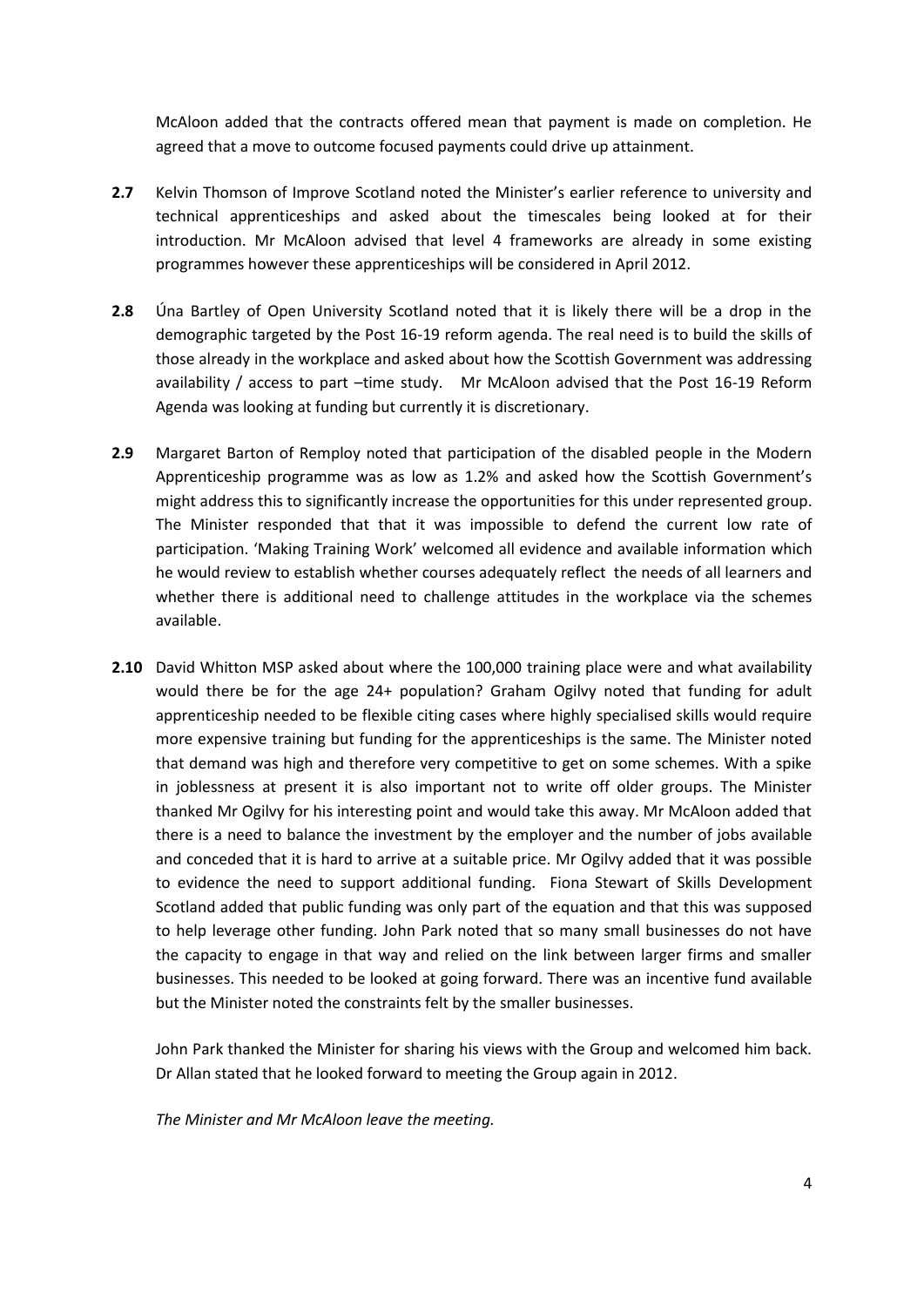#### **3 Remploy presentation**

**3.1** On behalf of the Group, John Park thanked Austin Hardie of Remploy for sponsoring the lunch and welcomed Margaret Barton, attending on behalf of Mr Hardie at short notice, inviting her to say a few words about the work of the organisation.

Remploy is a non departmental public body, funded by Department of Work and Pensions and exists to increase the opportunities for disabled people, those with health conditions and/or facing complex barriers to work. Working out of high street branches [details can be obtained from the Remploy website], offices and field based operations to support individuals into mainstream employment supported by Grant-in Aid funding. The sustainability rate in Scotland currently stands at around 68%. With a team of focused employer account teams, a team of specialists and occupational therapists to support client groups, Remploy is seeking to expand and to increase numbers participating in apprenticeships and gaining sustainable employment. However there is difficulty in reaching employers and it is hoped that the Group may be able to link employers with Remploy to find out more about the social and economic benefits of seeing beyond disabilities when recruiting.

John Park thanked Margaret and Remploy again, and looked forward to their input to the work of the CPG.

#### **4 Matters Arising**

**4.1** John Park noted that the main action arising from the last meeting was to invite the Minister to attend the Group. The remaining matter pertained to the review of the Group's workplan which would be covered under the next agenda item. The Minutes of the last meeting were approved.

#### **5 Workplan**

- **5.1** John Park thanked Members that had provided feedback to the workplan. All feedback had been collated by the Secretary and would be circulated with the Minutes. However, this had not provided a clear indication for prioritisation and encouraged the Group for more views.
- **5.2** Linda Murray of Scottish Enterprise suggested that the primary focus be on leadership. Graham Ogilvy noted that Future Skills were leading on this and there were cases of best practice coming from work done in Scotland's universities, referring to recent meetings he had attended on the theme of bridging the gap education and the workplace. Julie Cavanagh of SCQF added that the new Chief of Education had been tasked with 'Bridging the Gap' and Joe Wilson of SQA offered to share with the group the latest developments in the Curriculum for Excellence in the New Year.
- **5.3** Úna Bartley of OU Scotland asked that consideration be given to those already in the workplace. Helena Ward of Creative Scotland added that this should also not overlook those who work freelance and in other non traditional, portfolio careers. Simon Thompson of the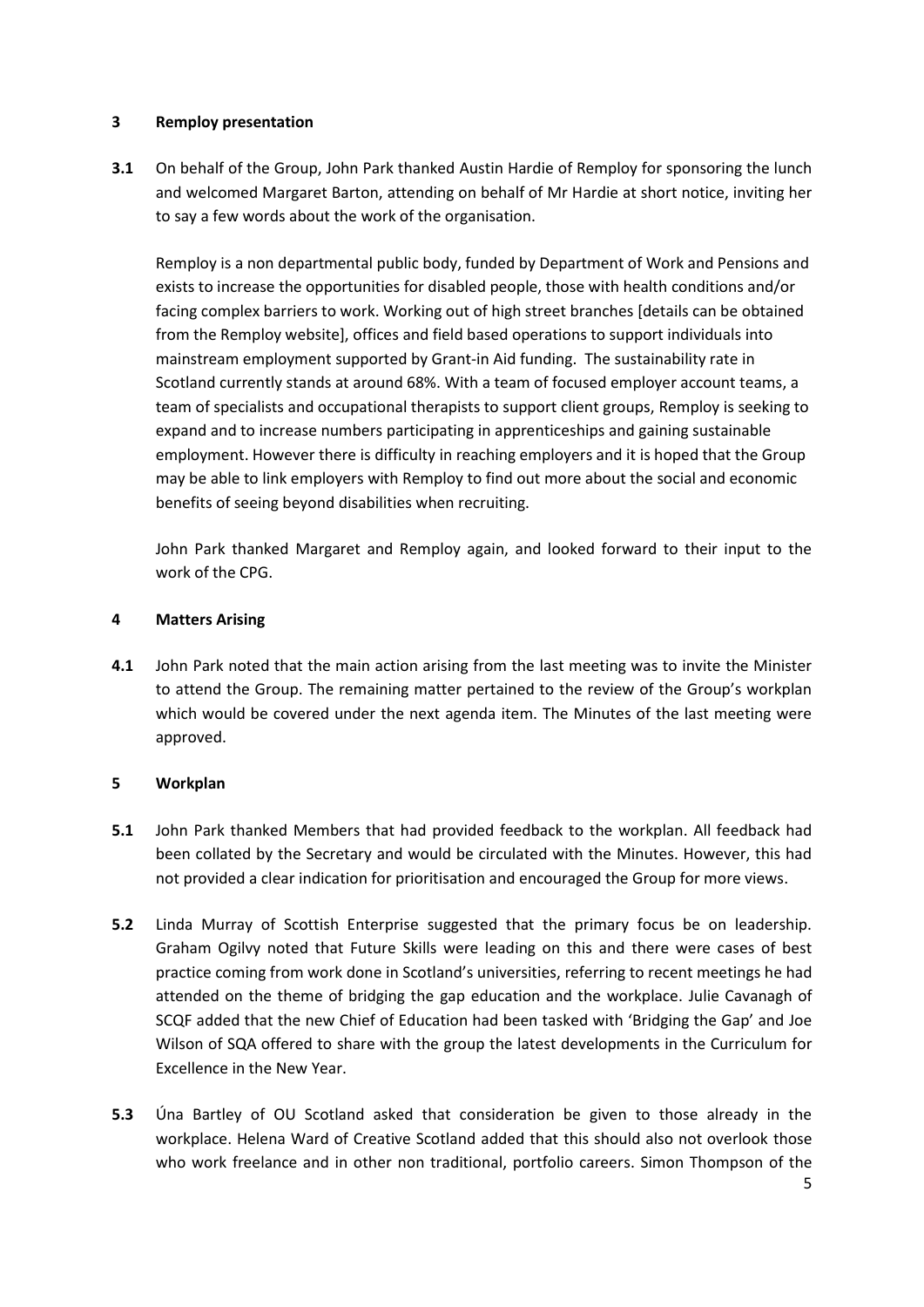Chartered Banker Institute requested that the Group not restrict their discussions to formal education and to bear in mind the work of other organisation working in this space – it should not just be about how to link the workplace with universities – whilst important in some areas, other possibilities exist and may be more appropriate.

**5.4** Simon Williams of NHS Education for Scotland felt the Group should be asking how the impacts of skills initiatives were being measured; there is a need to understand what is looked for and to ensure these measures are considered before decisions are made to reinvest or to disinvest. John Park noted that this would vary depending on the nature of the incentive but thanked Simon and others for raising the points. These would be considered by the Convenors and the workplan revisited. It felt however that looking at the needs of those already in the workplace should be considered as a first priority and he would aim to take this forward to the next meeting. Any further comments could be submitted to the Convenors or the Secretary prior to that meeting.

#### **6 A.O.C.B**

**6.1** There were no matters of common business raised.

#### **7 Close and date of next meeting:**

As there was no further business for the Group to discuss the Convenor thanked all members for their contributions and closed the meeting. The next meeting would take place on Thursday 15<sup>th</sup> December at the slightly earlier time of 12.45pm.